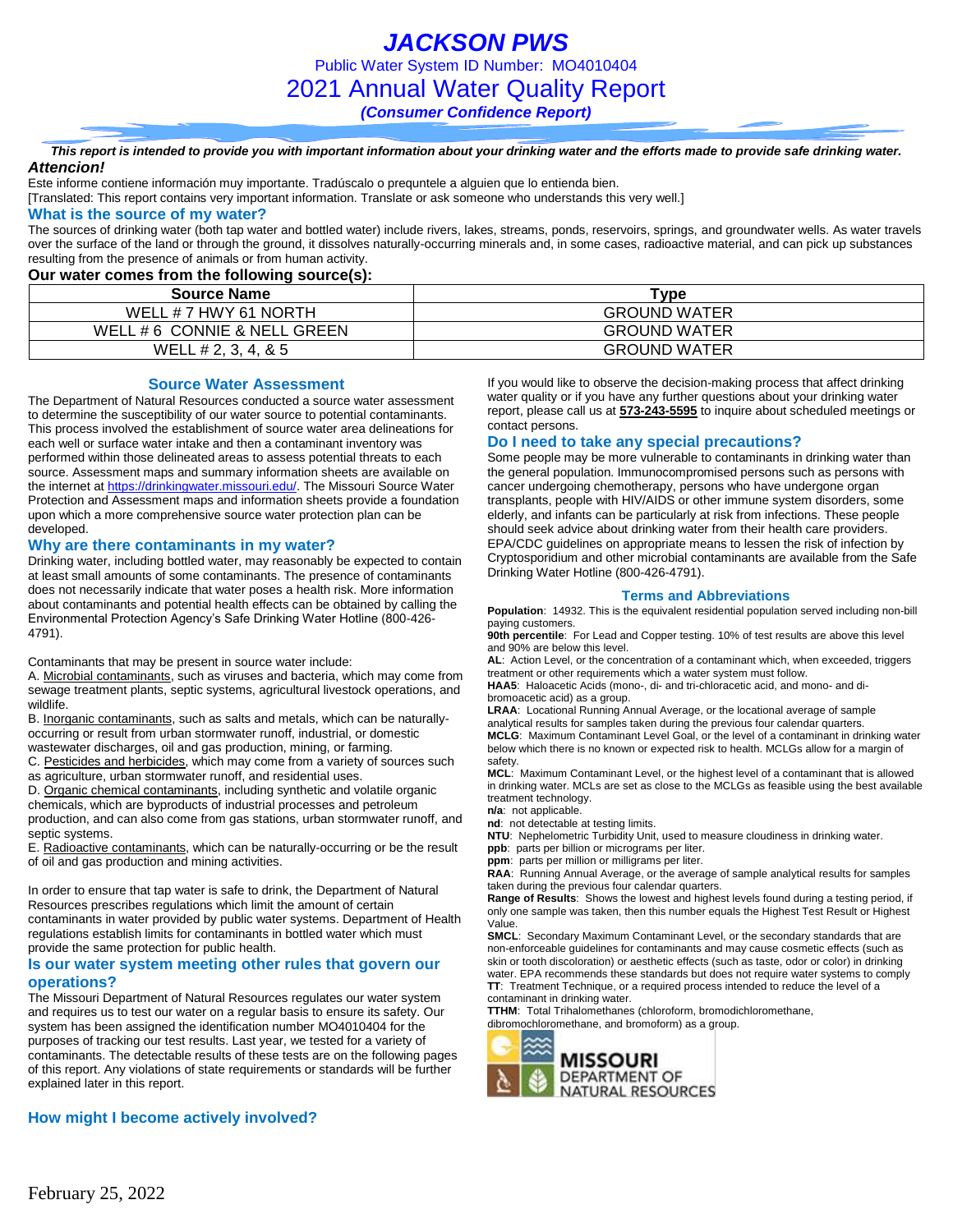# *JACKSON PWS*

Public Water System ID Number: MO4010404

2021 Annual Water Quality Report

*(Consumer Confidence Report)*

# *Contaminants Report*

JACKSON PWS will provide a printed hard copy of the CCR upon request. To request a copy of this report to be mailed, please call us at **573-243-5595***.* The CCR can also be found on the internet at www.dnr.mo.gov/ccr/MO4010404.pdf.

*The state has reduced monitoring requirements for certain contaminants to less often than once per year because the concentrations of these contaminants are not expected to vary significantly from year to year. Records with a sample year more than one year old are still considered representative. No data older than 5 years need be included. If more than one sample is collected during the monitoring period, the Range of Sampled Results will show the lowest and highest tested results. The Highest Test Result, Highest LRAA, or Highest Value must be below the maximum contaminant level (MCL) or the contaminant has exceeded the level of health based standards and a violation is issued to the water system.* 

### *Regulated Contaminants*

| <b>Regulated</b><br><b>Contaminants</b> | <b>Collection</b><br><b>Date</b> | <b>Highest</b><br>Test<br><b>Result</b> | <b>Range of</b><br><b>Sampled</b><br>Result(s)<br>$(low - high)$ | <b>Unit</b> | <b>MCL</b> | <b>MCLG</b> | <b>Typical Source</b>                                                                          |
|-----------------------------------------|----------------------------------|-----------------------------------------|------------------------------------------------------------------|-------------|------------|-------------|------------------------------------------------------------------------------------------------|
| BARIUM                                  | 9/13/2021                        | 0.125                                   | $0.033 - 0.125$                                                  | ppm         | っ          |             | Discharge of drilling wastes; Discharge from metal refineries;<br>Erosion of natural deposits  |
| <b>FLUORIDE</b>                         | 9/13/2021                        | 0.89                                    | $0.46 - 0.89$                                                    | ppm         |            |             | Natural deposits; Water additive which promotes strong teeth                                   |
| NITRATE-<br><b>NITRITE</b>              | 9/13/2021                        | 0.124                                   | $0.014 - 0.124$                                                  | ppm         | 10         | 10          | Runoff from fertilizer use; Leaching from septic tanks, sewage;<br>Erosion of natural deposits |

| <b>Disinfection</b><br><b>Byproducts</b> | <b>Sample Point</b> | <b>Monitoring</b><br>Period | Hiahest<br>LRAA | <b>Range of Sampled</b><br><b>Result(s)</b><br>$(low - high)$ | Unit | MCL | <b>MCLG</b> | <b>Typical Source</b>                    |
|------------------------------------------|---------------------|-----------------------------|-----------------|---------------------------------------------------------------|------|-----|-------------|------------------------------------------|
| TTHM                                     | DBPDUAL-01          | 2021                        |                 | $10.5 - 10.5$                                                 | ppb  | 80  |             | Byproduct of drinking water disinfection |

| <b>Lead and</b><br><b>Copper</b>     | <b>Date</b> | 90th Percentile: 90%<br>of your water utility<br>levels were less than |                                | <b>Range of Sampled</b><br><b>Results</b><br>$(low - high)$ | Unit      | <b>AL</b>      |            | <b>Sites</b><br><b>Over AL</b>          |                                         | <b>Typical Source</b>       |  |  |
|--------------------------------------|-------------|------------------------------------------------------------------------|--------------------------------|-------------------------------------------------------------|-----------|----------------|------------|-----------------------------------------|-----------------------------------------|-----------------------------|--|--|
| <b>COPPER</b>                        | 2017 - 2019 | 0.493                                                                  |                                | $0.0685 - 1$                                                | ppm       | $\overline{3}$ | 0          |                                         | Corrosion of household plumbing systems |                             |  |  |
| LEAD                                 | 2017 - 2019 | ∣.83                                                                   |                                | $0 - 3.56$                                                  | ppb       | 15             |            | Corrosion of household plumbing systems |                                         |                             |  |  |
| <b>Radionuclides</b>                 |             | <b>Collection</b><br><b>Date</b>                                       | <b>Highest</b><br><b>Value</b> | <b>Range of</b><br><b>Sampled</b><br><b>Result(s)</b>       |           | <b>Unit</b>    | <b>MCL</b> | <b>MCLG</b>                             | <b>Typical Source</b>                   |                             |  |  |
| <b>GROSS ALPHA PARTICLE ACTIVITY</b> |             |                                                                        | 5/7/2019                       | 7.7                                                         | $0 - 7.7$ |                | pCi/l      |                                         |                                         | Erosion of natural deposits |  |  |

| <b>Microbiological</b> | ಗesult                                            | <b>MCL</b>                         | <b>MCLG</b> | <b>Tvpical Source</b>                |
|------------------------|---------------------------------------------------|------------------------------------|-------------|--------------------------------------|
| (TCR)<br>COLIFORM      | In the month of October.<br>sample(s) returned as | ⊺reatment                          |             | Naturally present in the environment |
|                        | positive                                          | Trigger<br><i><b>Fechnique</b></i> |             |                                      |

## *Violations and Health Effects Information*

During the 2021 calendar year, we had the below noted violation(s) of drinking water regulations.

| Compliai<br>মnc⊾<br>שטו וש                                                      | ⊿nalyte       | l vpe |
|---------------------------------------------------------------------------------|---------------|-------|
| . Calendar<br>- No<br>Voor<br>.<br>Occurred in the f<br>Violations<br>Ψa<br>ັບເ | 2021<br>_____ |       |

Additional Required Health Effects Language:

Certain minerals are radioactive and may emit a form of radiation known as alpha radiation. Some people who drink water containing alpha emitters in excess of the MCL over many years may have an increased risk of getting cancer.

### **Special Lead and Copper Notice:**

If present, elevated levels of lead can cause serious health problems, especially for pregnant women and young children. Lead in drinking water is primarily from materials and components associated with service lines and home plumbing. JACKSON PWS is responsible for providing high quality drinking water, but cannot control the variety of materials used in plumbing components. When your water has been sitting for several hours, you can minimize the potential for lead exposure by flushing your tap for 30 seconds to 2 minutes before using water for drinking or cooking. If you are concerned about lead in your water, you may wish to have your water tested. Information on lead in drinking water, testing methods, and steps you can take to minimize exposure is available from the Safe Drinking Water Hotline (800-426-4791) or at [http://water.epa.gov/drink/info/lead/index.cfm.](http://water.epa.gov/drink/info/lead/index.cfm)

All contaminant sample results from past and present compliance monitoring are available online at the Missouri DNR Drinking Water Watch website at [www.dnr.mo.gov/DWW/.](http://www.dnr.mo.gov/DWW/) To see the Lead and Copper results, enter your water system's name in the box titled Water System Name, then select Find Water Systems at the bottom of the page. On the next screen, click on the Water System Number. At the top of the next page, under the Help column, click on Other Chemical Results by Analyte. Scroll down to Lead and click the blue Analyte Code (1030). A Sample Collection Date range may need to be entered. The Lead and Copper locations will be displayed under the heading Sample Comments. Scroll to find your location and click on the Sample No. for results. If you assisted the water system in taking a Lead and Copper sample but cannot find your location on the list, please contact JACKSON PWS for your results.